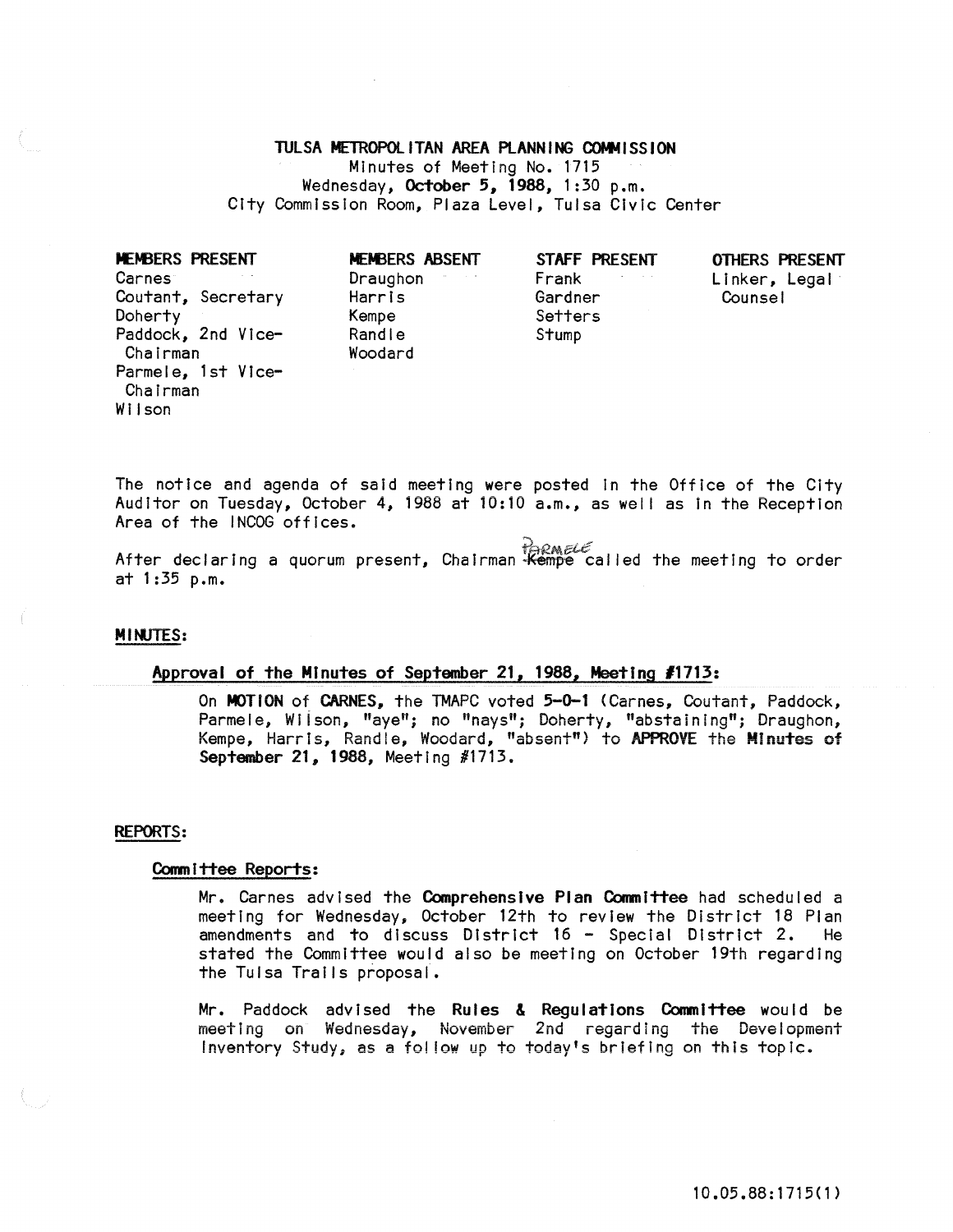## Director's Report:

Mr. Gardner advised Z-6210 (Nichols), which was heard by the TMAPC on September 14th, was on the October 11th City Commission agenda. He stated this was the zoning case that prompted review of the District 16 Plan - Special District 2 for discussion on the October 12th<br>Comprehensive Plan Committee agenda. Mr. Gardner and the TMAPC Comprehensive Plan Committee agenda. discussed the possibility of a continuance of Z-6210 at the City Commission until after the Comprehensive Plan Committee review. The consensus was to present the Information and Staff findings of the study at the City Commission meeting without a recommendation, but not request a continuance of Z-6210. Mr. Carnes added that this was another example of the physical facts warranting close review of the District Plans during the amendment process for updating to the existing conditions.

#### SUBDIVISIONS:

## PRELIMINARY & FINAL PLAT APPROVAL:

**Laureate & PUD 435-A-1 (383)** SE/c of E. 66th St. & S. Yale Ave. (OM, OL, RS3)

This project was reviewed In concept by the TAC on 11/12/87 and 4/14/88. Note that a portion of the project Is not being platted at this time along the south edge of Lot 1 (shown as Lot 3 on submitted plat) next to 68th Street. It will be platted prior to occupancy of any hospital building within Lot 1, and this provision Is built Into the restrictive covenants. A mInor amendment to the PUD is pending which wll I adjust the development areas to fit the plat as submitted. This will make administration of the PUD much easier, as the lots will coincide with the development areas. Applicant has expressed a desire to process this plat as quickly as possible so construction may start on the hospital. It Is being reviewed as a preliminary plat at this time, but in the event the applicant and his engineer are able to meet all the conditions prior to the Planning Commission meeting, it can also be posted for a final if all release letters have been received.

Stewart Nyander and Roy Johnsen were present for the developer. Mr. Stewart submitted revised copies of the plat that reflected many of the recommendations made by the staff as listed In the agenda, or discussed with applicant prior to the TAC meeting.

There was considerable discussion on this plat Including the concerns of Traffic Engineering, which included evaluation of the sight distance on Yale for access to the future PSO substation, mutual access easements at the common access point on Yale and 66th Street; the left-turn storage bays and the designation of the access point on Yale as "60'/medlan".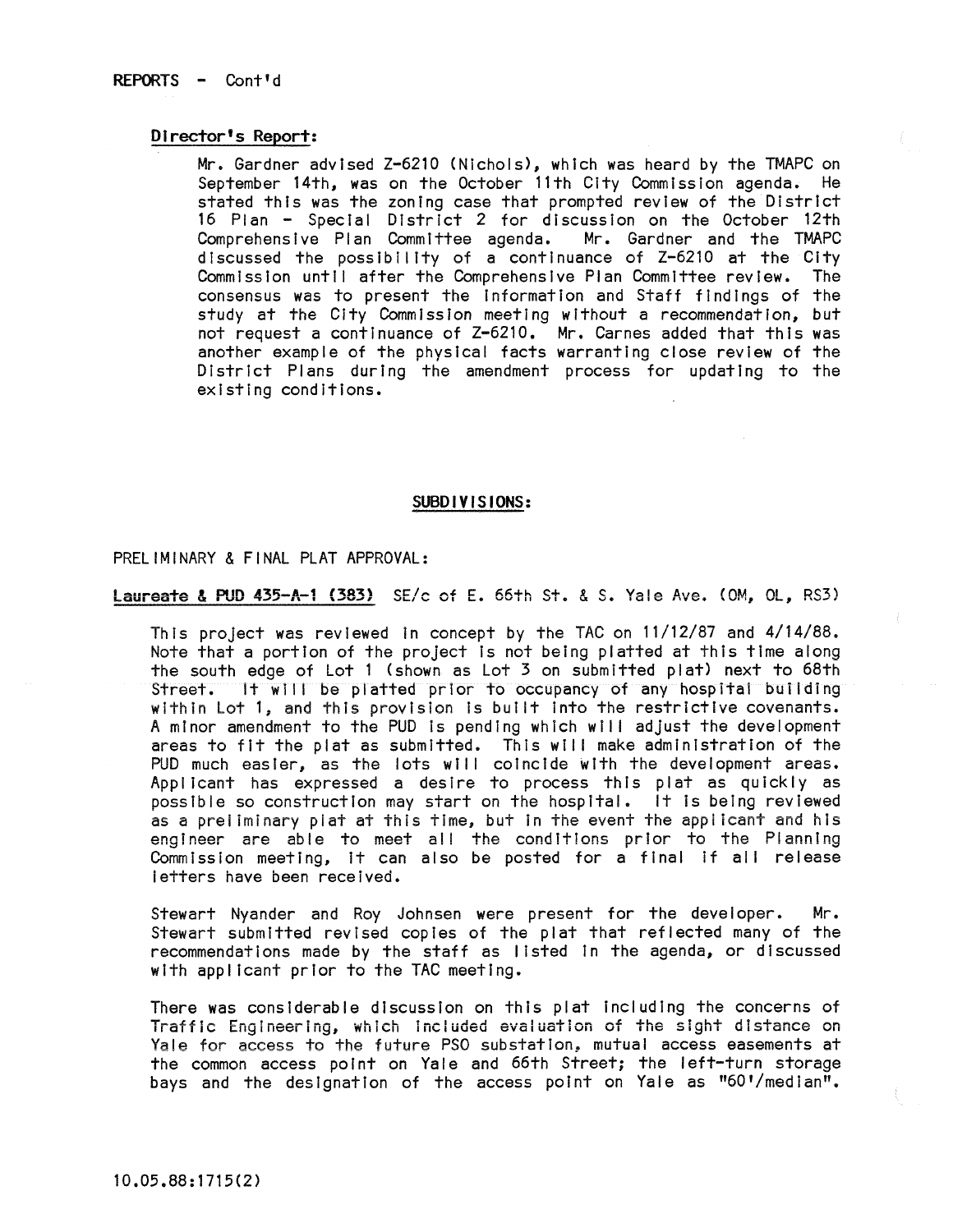There was also discussion regarding the part of the project not being platted at this time along 68th Street. Stormwater Management advised they needed to work with applicant on final designation for the storm water facility to be shown on the plat. Discussion also was made regardIng the utility easement along the south line through the proposed PSO substation. All these details were to be worked out between applicant and the various departments prior to writing of release letters.

The TAC voted unanimously to recommend **approval** of the PRELIMINARY plat of Laureate, subject to the fol lowing conditions:

- 1. Show limited access along 66th Street In accord with the PUD and the **covenants. (Limited access in not usual Jy shown on nonarterial**  streets, but specific language In the PUD addresses access to this street so it should be so indicated on plat.) All access points shall meet the approval of the Traffic Engineer. Designate "mutual access" at the common access points, or as an option, all of the interior access driveways.
- 2. Covenants:
	- a) Make sure title of plat and references in covenants agree.<br>b) Make sure that references to "restrictive drainage ease
	- Make sure that references to "restrictive drainage easements" etc., have the same designation on the face of the plat as In the covenants.
- 3. All conditions of PUD 435-A-1 shall be met prior to release of final plat, including any applicable provisions in the covenants or on the face of the plat. Include PUD approval date and references to Section 1100-1170 of the Zoning Code, In the covenants.
- 4. Utility easements shall meet the approval of the utilities. Coordinate with Subsurface Committee if underground plant is planned. Show additional easements as required. Existing easements should be tied to or related to property lines and/or lot lines.
- 5. Water plans shal I be approved by the Water and Sewer Department prior to release of final plat. Include language for Water and Sewer facilities In covenants.
- 6. Pavement or landscape repair within restricted water line, sewer line, or utility easements as a result of water or sewer line or other utility repairs due to breaks and failures, shall be borne by the owner(s) of the  $\left| \text{ot}(s) \right|$ .
- 7. A request for creation of a Sewer Improvement District shall be submitted to Water & Sewer Department prior to release of final plat.
- 8. Paving and/or drainage plans shall be approved by Stormwater Management and/or City Engineer, including storm drainage, detention design and Watershed Development Permit application subject to criteria approved by City Commission. (Watershed Development Permit 61480)
- 9. A request for a Privately Financed Public improvement (PFPI) shall be submitted to the City Engineer. (#277)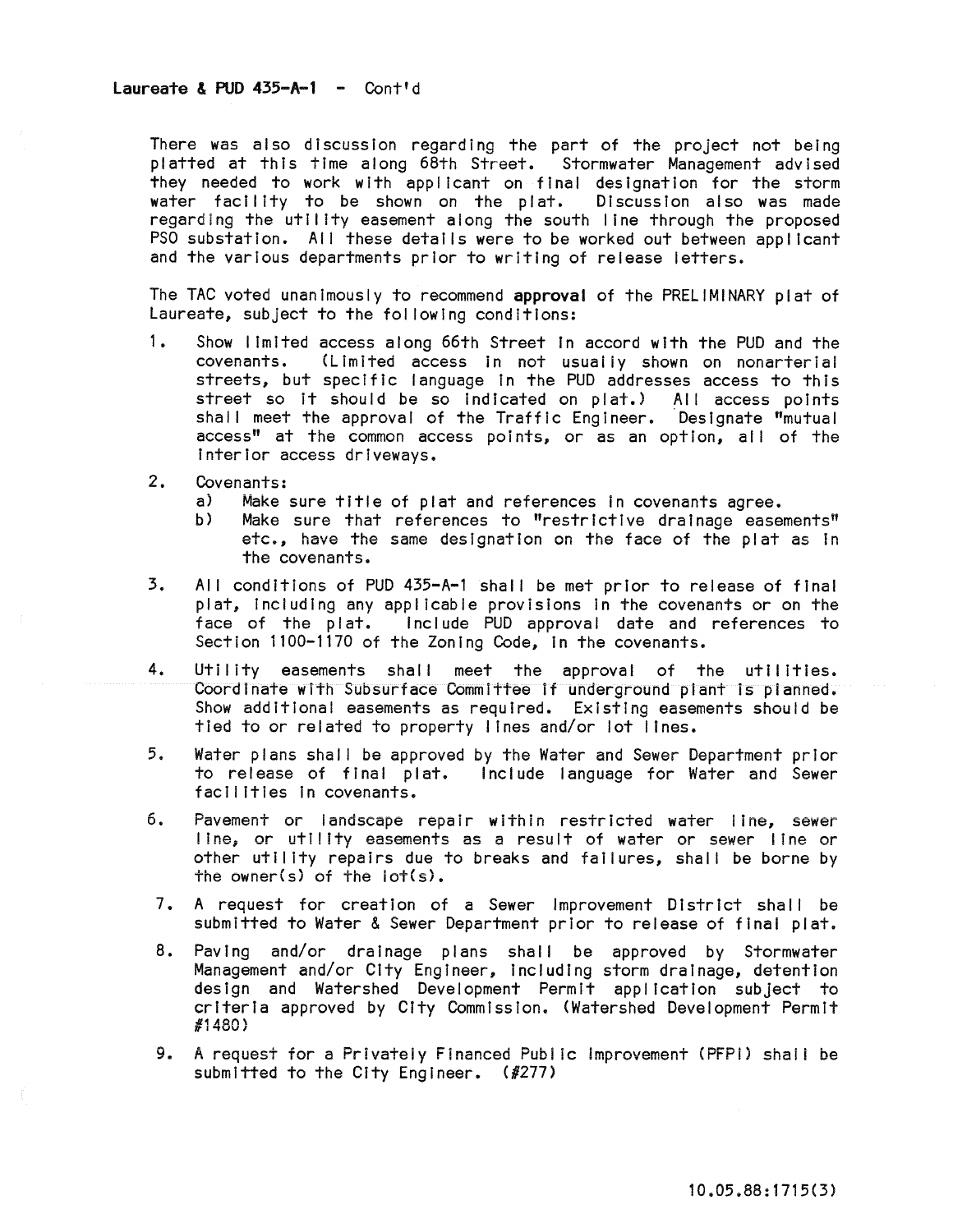- 10. It is recommended that the developer coordinate with Traffic Engineer during the early stages of street construction concerning the ordering, purchase, and installation of street marker signs. (Advisory, not a condition for release of plat.)
- 11. It is recommended that the applicant and/or his engineer or developer coordinate with the Tulsa City-County Health Department for solid waste disposal, particularly during the construction phase and/or clearing of the project. Burning of solid waste Is prohibited.
- 12. A Corporation Commission letter (or Certificate of Nondevelopment) shall be submitted concerning any oil and/or gas wells before plat is released. A building line shall be shown on plat on any wells not officially plugged.
- 13. A "Letter of Assurance" regarding installation of improvements shall be submitted prior to release of final plat, including documents required under Section 3.6-5 of Subdivision Regulations.
- 14. All (other) Subdivision Regulations shall be met prior to release of final plat.

## Comments & Discussion:

Mr. Wilmoth advised the applicant had met all the conditions and obtained all the required release letters; therefore, Prel imlnary and Final Plat approval was requested.

# TMAPC ACTION: 6 members present

On MOTION of CARNES, the TMAPC voted 6-0-0 (Carnes, Coutant, Doherty, Paddock, Parmele, Wilson, "aye"; no "nays"; no "abstentions"; Draughon, Kempe, Harris, Randle, Woodard, "absent") to **APPROVE** the Preliminary Plat and the Final Plat of Laureate, and release same as having met all conditions of approval.

Presented In conjunction with the above:

PUD 435-A-l: Minor Amendment to Adjust Development Area Boundary LInes South of East 66th Street & east of South Yale Avenue

# Staff Recommendation:

PUD 435-A-1 is a 46 acre tract that is divided into three development areas and has been approved for psychiatric hospital, doctor's building and research center and general medical uses. The applicant Is requesting a minor amendment to adjust the boundary lines between the development areas to permit siting of the Doctors Office Building and to conform with real ignment of the Interior drive. Notice of the request has been given to abutting property owners.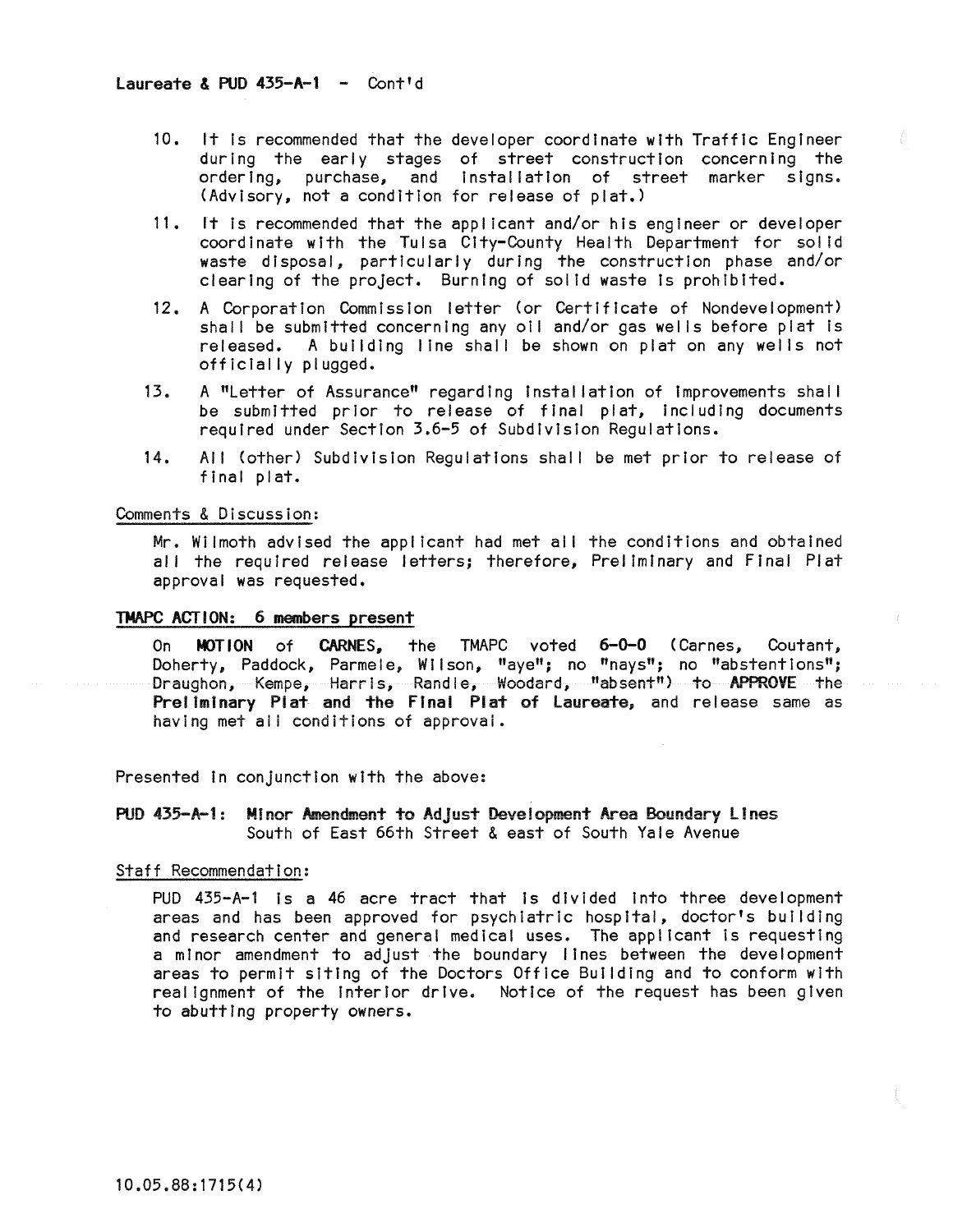After review of the applicant's submitted plan, Staff finds the request to be minor in nature and consistent with the original PUD. Staff would also note that the proposed minor amendment is consistent with the subdivision plat being processed by the applicant. Therefore, Staff recommends approval of minor amendment PUD 435-A-1 subject to the applicant's submitted plan which reflects the revised acreage for each development area.

# TMAPC ACTION: 6 members present

On MOTION of PADDOCK, the TMAPC voted 6-0-0 (Carnes, Coutant, Doherty, Paddock, Parmele, Wilson, "aye"; no "nays"; no "abstentions"; Draughon, Kempe, Harris, Randle, Woodard, "absent") to APPROVE the Minor Amendment to PUD 435-A-1, as recommended by Staff.

\* \* \* \* \* \* \*

PREL IMINARY PLAT:

Moran Addition (3194) N/side of East 59th St. at South 99th East Ave. (IL)

Staff noted that there is a 5' strip of RS-3 zoning parallel to the south property line of this plat except for the west 50'. Access would be limited to that west 50° unless approved otherwise by the Board of Adjustment. There is also a fencing requirement on the RS-3/IL zoning line.

The Staff presented the plat with the applicant represented by Jack Cox.

The TAC voted unanimously to recommend approval of the PRELIMINARY plat of Moran Addition, subject to the following conditions:

- Show a building line 80' from property line in front, except for the 1. west 25' which may be 25' if desired. (Zoning requirement)
- Utility easements shall meet the approval of the utilities.  $2.$ Coordinate with Subsurface Committee if underground plant is planned. Show additional easements as required. Existing easements should be tied to or related to property lines and/or lot lines. (Show 17.5' utility easement along west line to include existing 15' sanitary sewer easement.)
- 3. Pavement or landscape repair within restricted water line, sewer line, or utility easements as a result of water or sewer line or other utility repairs due to breaks and failures, shall be borne by the owner(s) of the lot(s).
- Paving and/or drainage plans shall be approved by Stormwater 4. Management and/or City Engineer, including storm drainage, detention design and Watershed Development Permit application subject to criteria approved by City Commission. (Fees-in-lieu may be paid if developed run-off can safely get to channel.)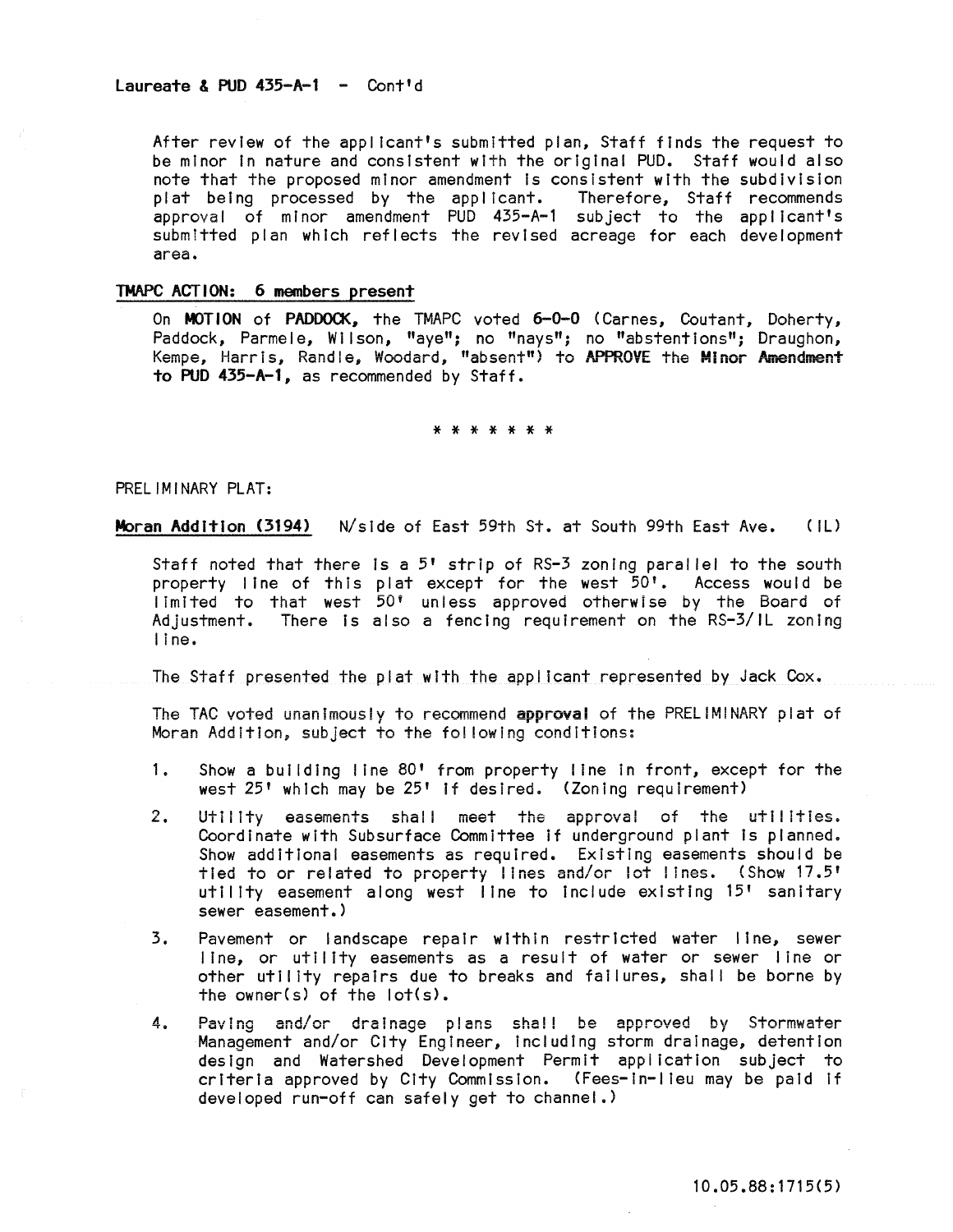- 5. It Is recommended that the applicant and/or his engineer or developer coordinate with the Tulsa City-County Health Department for solid waste disposal, particularly during the construction phase and/or clearing of the project. Burning of solid waste Is prohibited.
- 6. The key or location map shall be complete. (Identify Mingo Valley Expressway.)
- 7. A Corporation Commission letter (or Certificate of Nondevelopment) shall be submitted concerning any oil and/or gas wells before plat is released. A building line shall be shown on plat on any wells not officially plugged.
- 8. A "Letter of Assurance" regarding Installation of Improvements shal I be submitted prior to release of final plat, including documents required under Section 3.6-5 of Subdivision Regulations.
- 9. All Subdivision Regulations shall be met prior to release of final plat.

# TMAPC ACTION: 6 members present

On MOTION of CARNES, the TMAPC voted 6-0-0 (Carnes, Coutant, Doherty, Paddock, Parmele, Wilson, "aye"; no "nays"; no "abstentions"; Draughon, Kempe, Harris, Randle, Woodard, "absent") to APPROVE the PrelimInary Plat for Moran Addition, as recommended by Staff.

# LOT SPLIT FOR WAIVER:

# L-17092 Waller (3193) SE/c of East 60th St. & South Peoria Avenue (CS)

This is a request to split a  $145' \times 187.5'$  platted lot into two lots. The jog In the lot spilt line is being done in order to gain access to the sewer line. This action will require a variance from the City Board of Adjustment to reduce the minimum frontage requirement from 150' to 107' for lots fronting on a major street (Peoria) in a CS District. Staff noted that there are already two platted access points for this lot and the split will provide one access for each tract created. Since the split will not create any additional access points on Peoria, staff had no objection to the request, subject to the fol lowing:

- (a) Board of Adjustment approval of the variance of frontage (Case #14955, 10/20/88)
- (b) Any additional utility easement needed for service to the lots. (Verify recorded easement.)
- (c) Approval of Water and Sewer Department for access to both water and sewer lines.
- Cd) Grading and drainage plan approval through the permit process for any new development.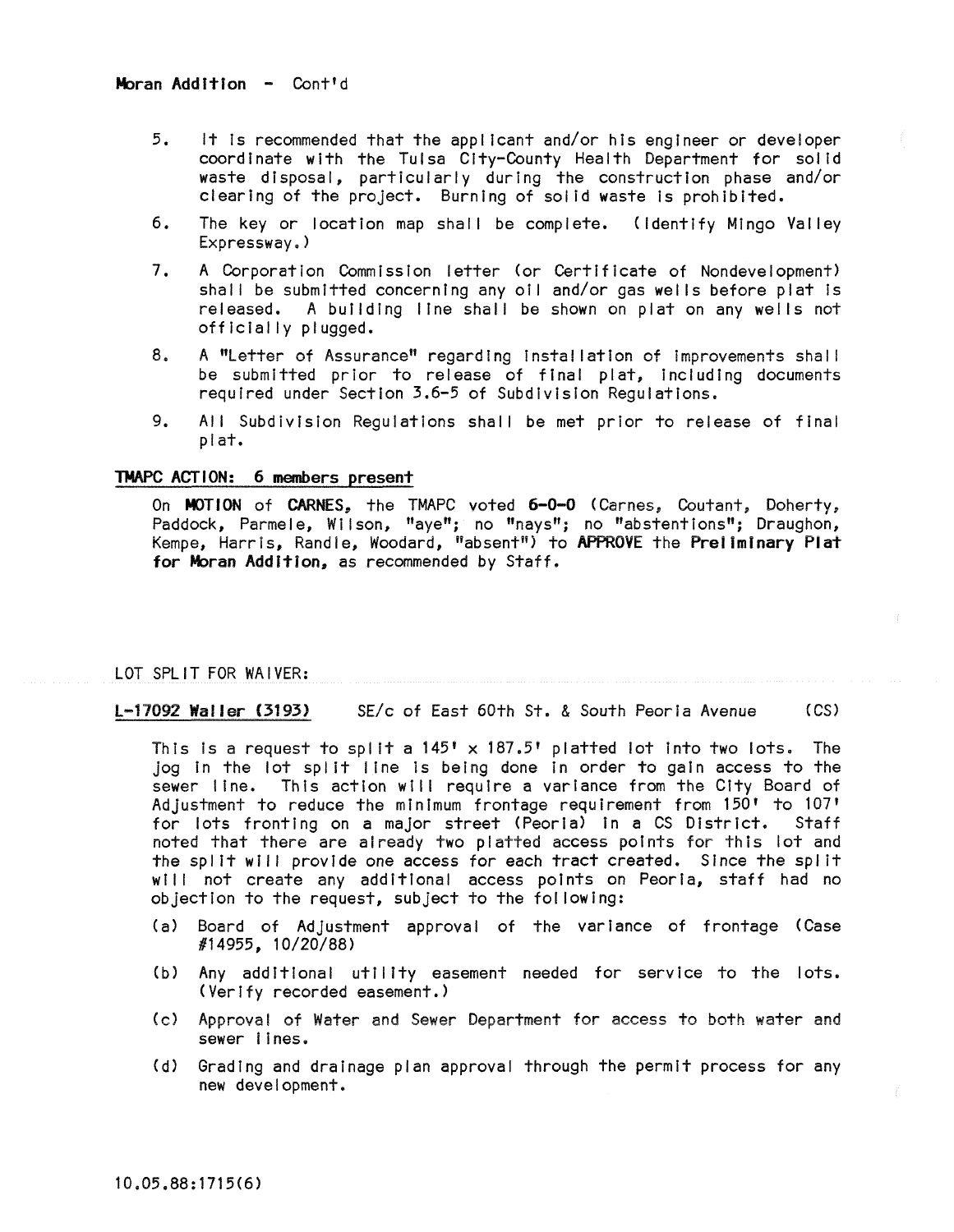The applicant was represented by Mr. Graves.

The TAC voted unanimously to recommend approval of L-17092, subject to the conditions outline by Staff.

## TMAPC ACTION: 6 members present

On MOTION of CARNES, the TMAPC voted 6-0-0 (Carnes, Coutant, Doherty, Paddock, Parmele, Wilson, "aye"; no "nays"; no "abstentions"; Draughon, Kempe, Harris, Randle, Woodard, "absent") to APPROVE L-17092 Waller, subject to the conditions as recommended by the TAC and Staff.

# LOT SPLITS FOR RATIFICATION OF PRIOR APPROVAL:

|                       | L-17097 (2323) Daniels | L-17099 (1793) Atkins |                               |
|-----------------------|------------------------|-----------------------|-------------------------------|
| L-17098 (2492) Jarboe |                        |                       | L-17100 (3692) Sooner Federal |

On MOTION of COUTANT, the TMAPC voted 6-0-0 (Carnes, Coutant, Doherty, Paddock, Parmele, Wilson, "aye"; no "nays"; no "abstentions"; Draughon, Kempe, Harris, Randle, Woodard, "absent") to APPROVE the Above Listed Lot Splits for Ratification of Prior Approval, as recommended by Staff.

#### OTHER BUSINESS:

#### $PUD$  417-2: Minor Amendment & Detail Sign Plan Review NE/c of East 21st Street & South Utica Avenue

Staff Recommendation:

PUD 417 is a 20.89 acre development that was approved for hospital, physicians offices and related uses by the TMAPC in May, 1986 and by the City Commission in June, 1986. The PUD is 20.89 acres in size and is unique in that it has developed in a campus concept with the hospital located on the northeast corner of East 21st Street South and South Utica Avenue and is scattered in various structures to the North and east. The applicant is requesting a minor amendment to permit increased size and number for identification and directional signs. The information includes both sign locations and elevations and according to the applicant has received verbal approval from traffic engineering. The applicant has been advised of the notice requirement to abutting property owners but has waived the requirement.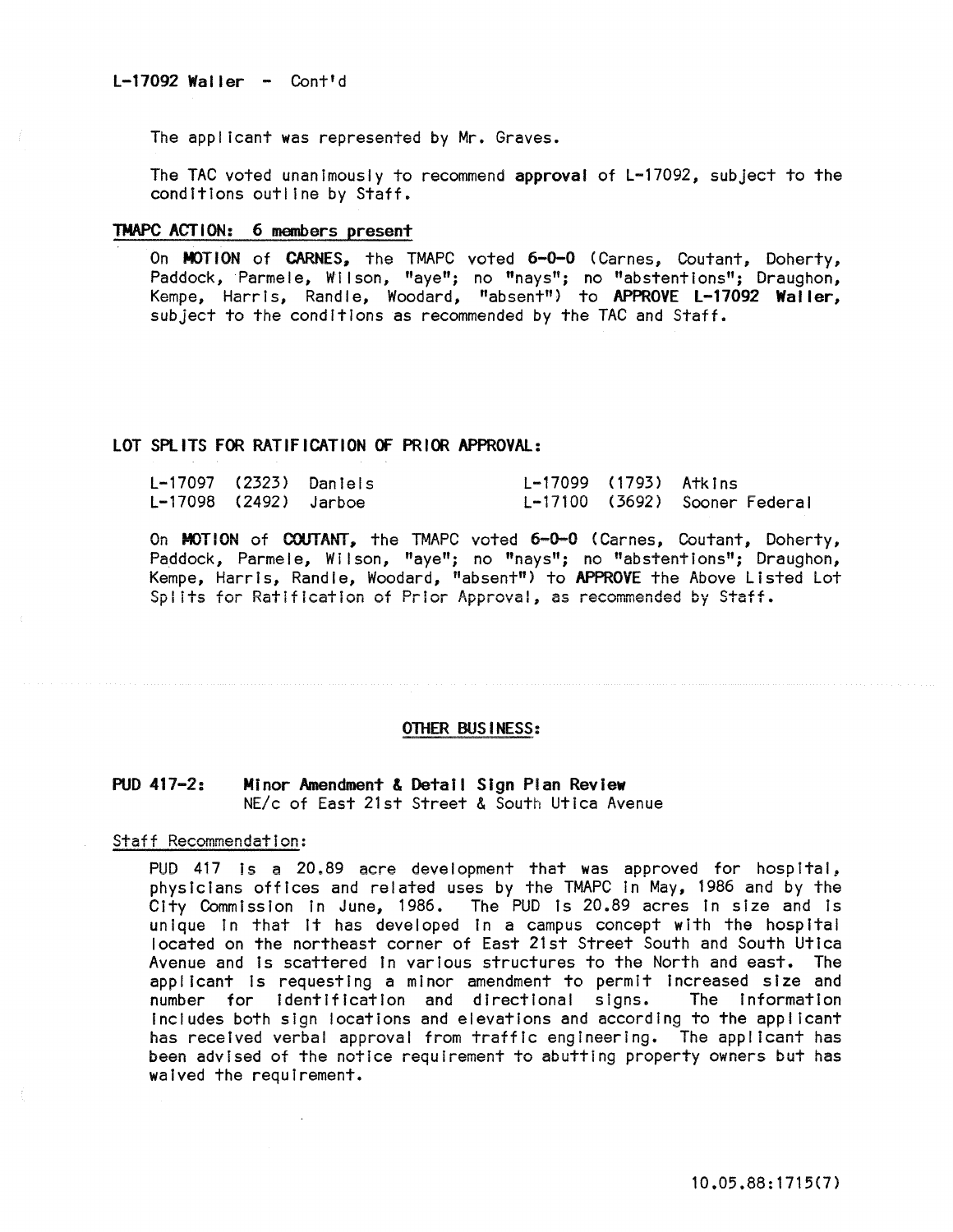After review of the applicant's submitted plans, Staff finds the request to be minor in nature and consistent with both the Comprehensive Plan and original PUD. With the campus concept making use of a number of entrance and exit points and with the large number of buildings, Staff can see the need to increased slgnage to help with traffic circulation. Staff would also note the proposed slgnage Is similar to existing slgnage for Hillcrest Hospital approved by the Board of Adjustment (not In a PUD). Therefore, Staff recommends APPROVAl of Minor Amendment 417-2 and for the Detail Sign Plan subject to the fol lowing conditions:

- 1. The applicant's attached plot plans and elevations.
- 2. The necessary approval of traffic engineering department.
- 3. Execution of license agreements as needed to signs located within the street right-of-way.
- 4. Approval of water and sewer engineering In relationship with locating sign over existing utility lines or easements.
- 5. Board of Adjustment approval.

# Comments & Discussion:

Mr. Coutant advised he had a conflict of Interest and would be abstaining on this case. Mr. Carnes commented that he felt the proposed directional signs would prove to be an asset to St. John's and the general public.

Ms. Elise Brennan (1000 Atlas Life Building), representing the applicant, stated agreement with the Staff recommendation.

## TMAPC ACTION: 6 members present

On MOTION of CARNES, the TMAPC voted 5-0-1 (Carnes, Doherty, Paddock, Parmele, Wilson, "aye"; no "nays"; Coutant, "abstaining"; Draughon, Kempe, Harris, Randle, Woodard, "absent") to APPROVE the Minor Amendment and Detail Sign Plan for PUD 417-2, as recommended by Staff.

\* \* \* \* \* \* \*

# PUD 182-3: Minor Amendment to Allow a Lot Split (L-17094) Southoaks Acres, Lot 4, Block 1 (7408-10 South Atlanta Avenue)

### Staff Recommendation:

PUD 182 is located east of the northeast corner of East 75th Street and South Lewis Avenue. It consists of one private drive and 12 existing duplex dwel lings. The applicant Is requesting a minor amendment to al low splitting the lot at the common wall so each unit will be on a separate lot for ownership purposes (L-17094).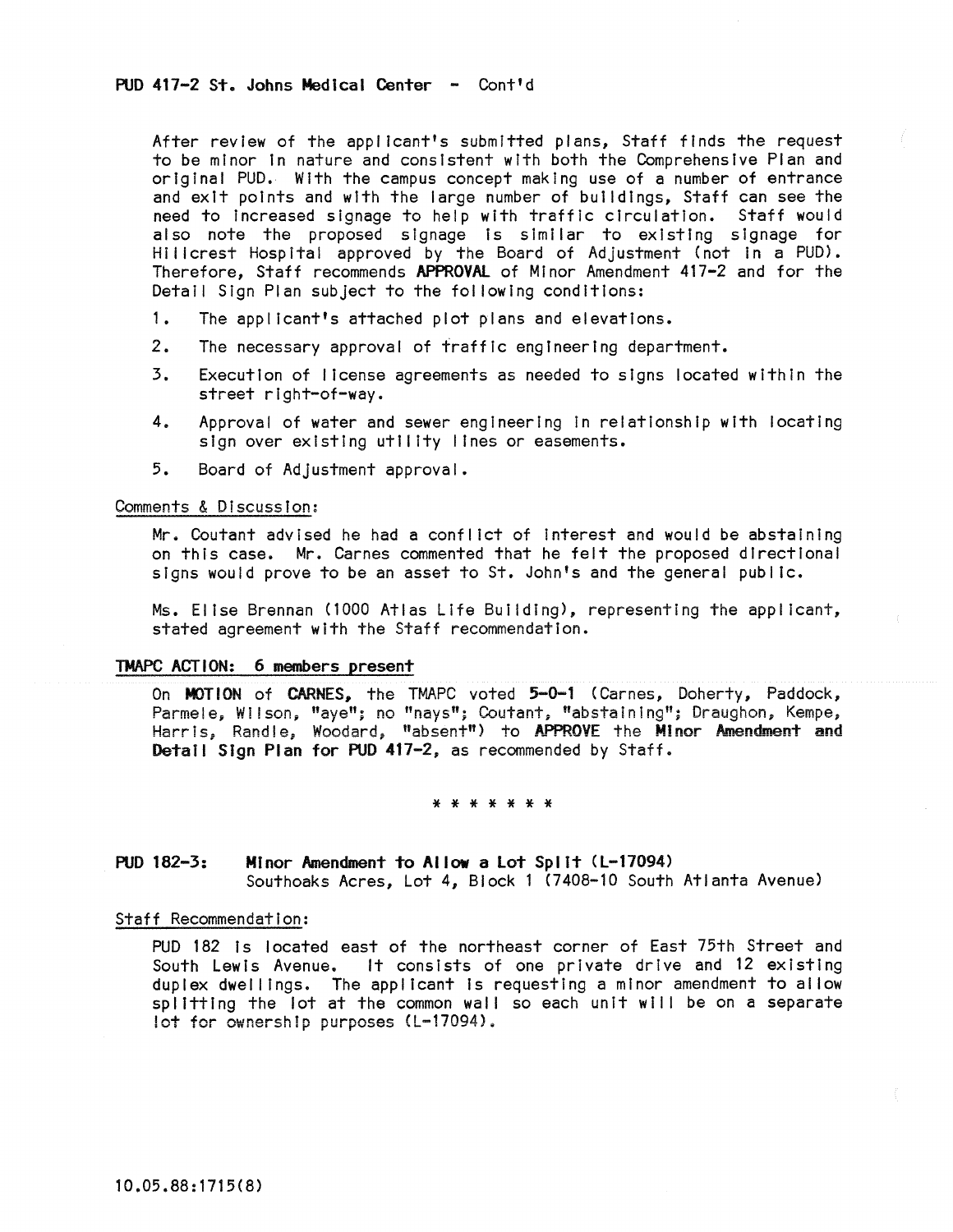The Staff has reviewed the request and notes that four other duplexes<br>have been split and approved as a minor amendment (PUD 182-2). The have been split and approved as a minor amendment (PUD 182-2). applicant has furnished an "as built" survey and notices have been mailed to the abutting owners. All conditions of the PUD are applicable and this action will not affect any of the provisions as approved by the TMAPC. Therefore, Staff recommends APPROVAL, subject to verification of the existing fire walls and separate of the utilities. (This is to be accomplished In the lot spl It process.)

### TMAPC ACTION: 6 members present

On MOTION of CARNES, the TMAPC voted 6-0-0 (Carnes, Coutant, Doherty, Paddock; Parmele; Wilson; "aye"; no "nays", no "abstentions"; Draughon, Kempe, Harris, Randle, Woodard, "absent") to APPROVE the Minor Amendment to PUD 182-3, as recommended by Staff.

\* \* \* \* \* \* \*

### BRIEFING:

Presentation, briefing and discussion on the Development Fees Inventory Study for rezoning and Board of Adjustment fees, subdivision fees, and building permit fees by Mr. Irving Frank of the INCOG staff. He noted this Study was a part of the TMAPC Work Program. Mr. Frank reviewed the data presented in the study and answered general questions from the CommIssioners. After discussion, the consensus of the TMAPC members was to follow up with a Rules and Regulations Committee meeting on November 2nd to review specific Items in order to offer a recommendation to the full Commission at public hearing before proceeding on to the City CommIssion for any fee adjustments.

There being no further business, the Chairman declared the meeting adjourned at 2:45 p.m.

Date Approved

ATIEST: Drilson <u>Mandyn S</u>.<br>acting Secretary